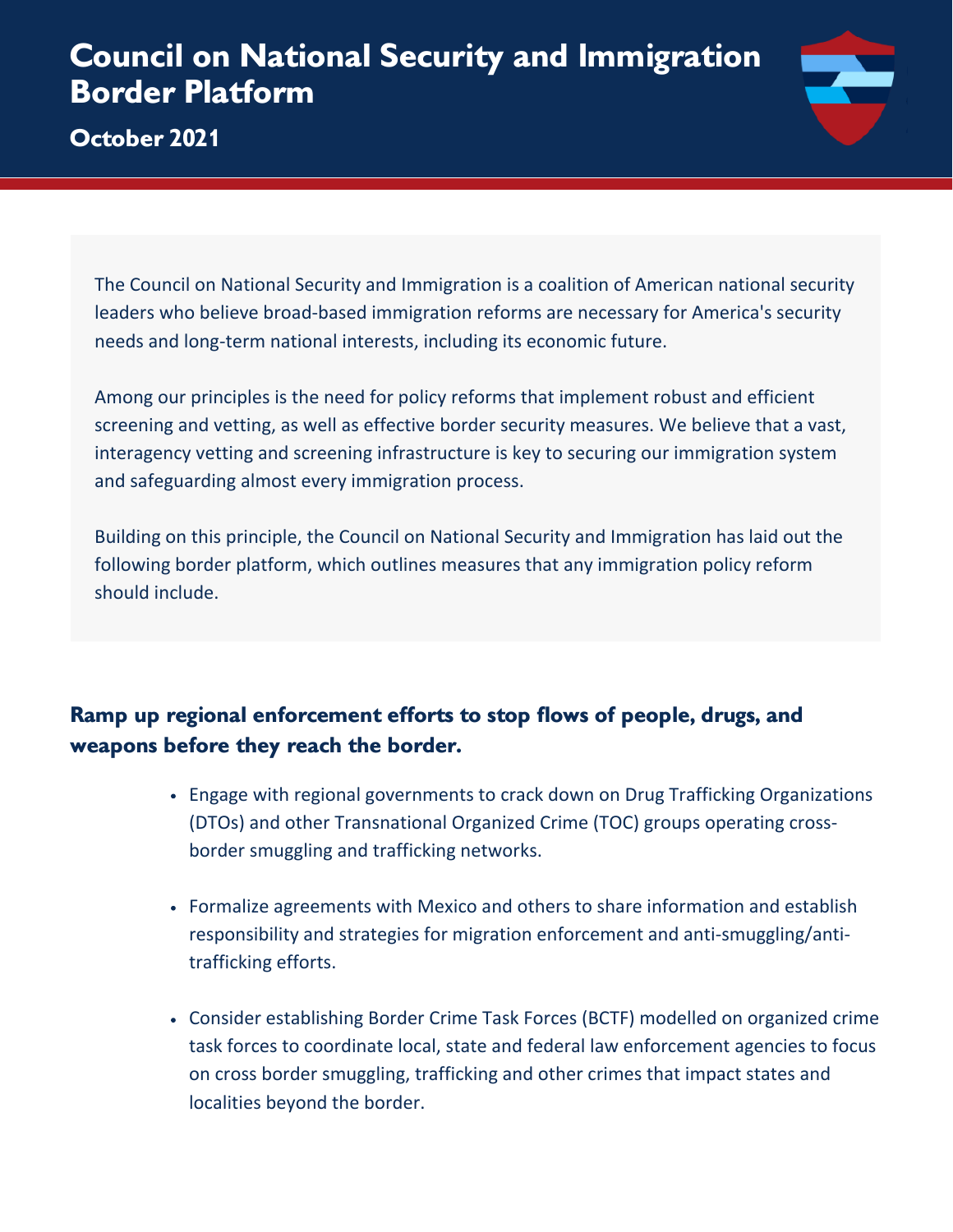

## **Augment border security between ports of entry with smart, evidence-based border policies and technologies.**

- Prevent "got-aways" by adopting and funding border security solutions that make use of state-of-the-art security technologies and that are tailored to address the specific vulnerabilities faced by each border sector. Expand use of expedited removal while ensuring adequate due process safeguards are in place, particularly before and during Credible Fear Interviews (CFIs).
- Focus border security resources on cost-effective solutions and best practices. These solutions might include deploying mobile surveillance systems; deploying additional personnel to assist with back-end operations and processing; implementing sensors, autonomous security technologies, and aircraft to bolster surveillance capabilities in remote parts of the border; and constructing additional physical barriers where effective.

#### **Collect and publicize additional data and metrics that clarify the situation at the border and use that data to improve border processing and security**

- Establish new metrics to better define and quantify surge events at the border. Relevant metrics may include Border Patrol processing capacity, average time spent in various intake facilities, Border Patrol man-hours, further demographic disaggregation of existing CBP data, outcomes and timelines for various humanitarian protection applications, and overall costs devoted to migrant detention, transportation, and asylum and removal procedures.
- Use data to inform a proactive response to future increases in migration. Break the cycle of reactive and uncoordinated border policy during surge events.
- Make all data and metrics publicly available and regularly report on efforts to Congress. Work with the National Institute of Migration (INM) in Mexico and other migration agencies in Central America to create and update a regional migration database.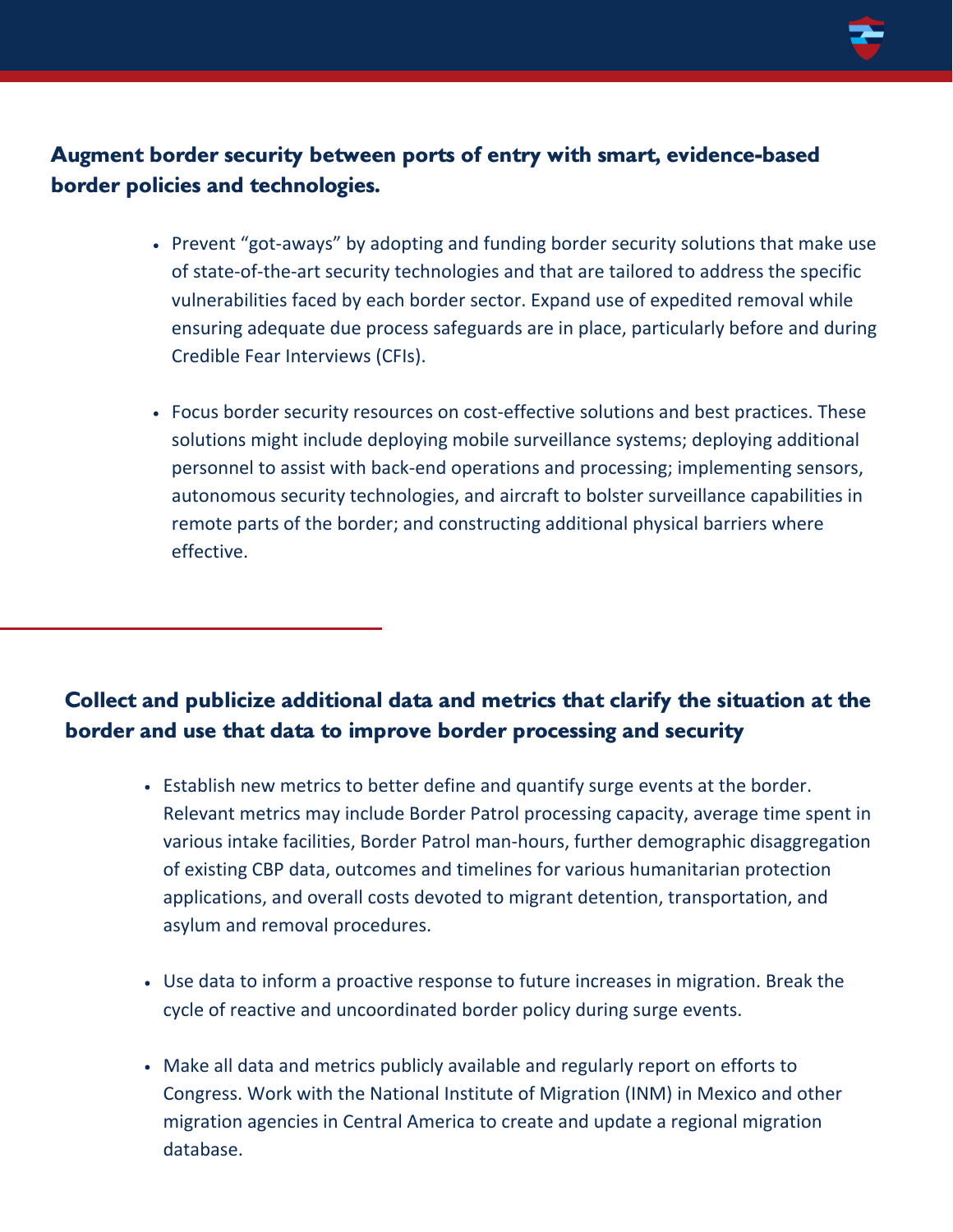

#### **Create a more secure, more efficient, and more effective system for processing asylum seekers and other irregular migrants apprehended at the border.**

- Bolster personnel at the border and in immigration courts to increase processing capacity. Train and hire additional immigration judge teams, ICE prosecutors, USCIS asylum officers, and medical and case management professionals.
- Streamline asylum processing by implementing procedural reforms, including prudent use of docket management tools and expanding the role of USCIS asylum officers. Build capacity to ensure initial hearings with mandatory reporting requirements occur within 90 days of U.S. entry.
- Make monthly metrics available to Congress regarding asylum processing and the asylum lifecycle, including types of claims made by migrants petitioning for asylum and rates of asylum acceptance vs. denials issued by immigration judges and by USCIS asylum officers.
- Build capacity to assess mandatory COVID-19 vaccinations for adult asylum seekers (and eligible children).
- Engage diplomatically to ensure that Mexico improves its own asylum and immigration enforcement systems so it can shoulder more responsibility in responding to migratory flows, maintaining border security, and combatting organized crime.